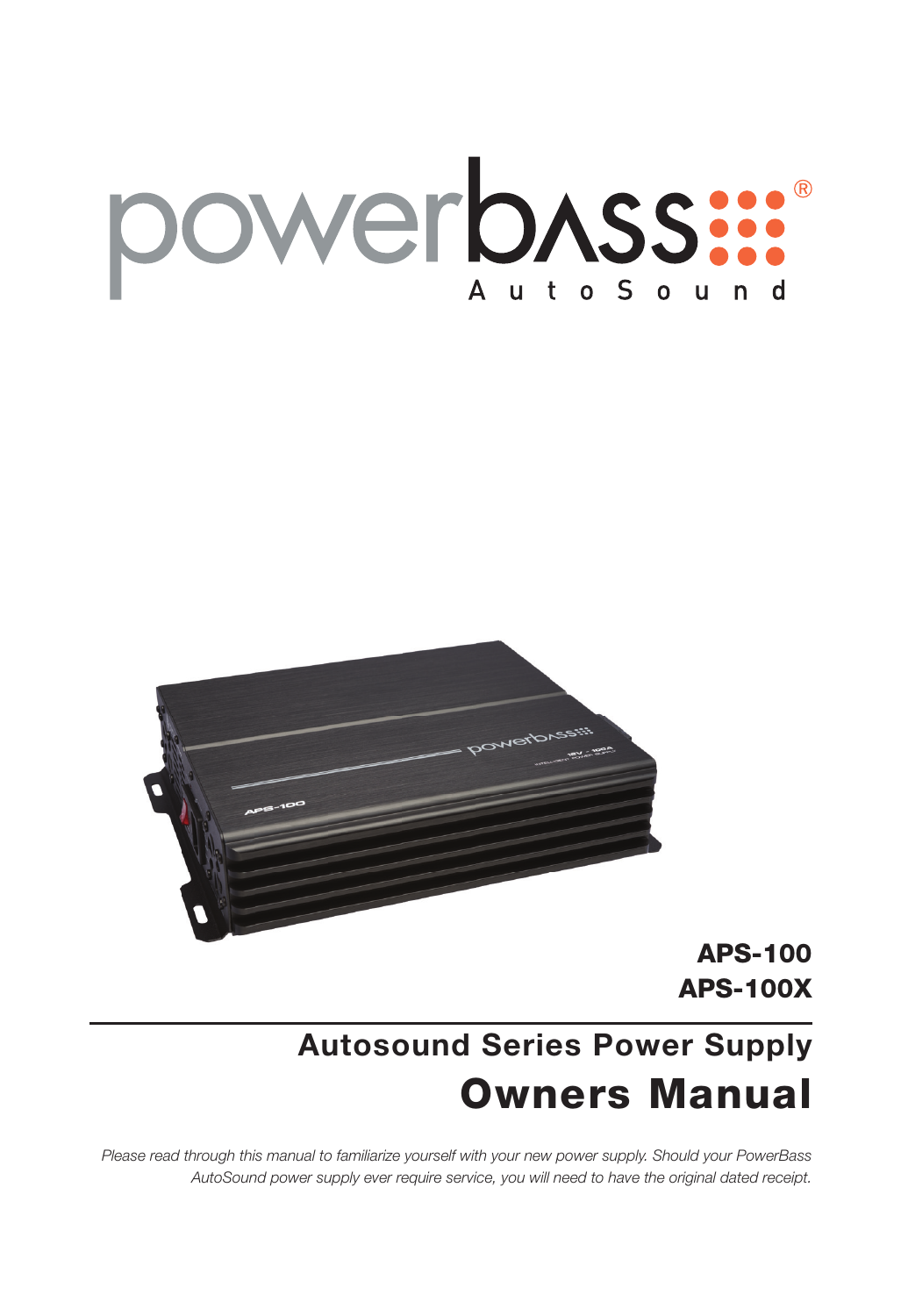# WerbASS:

Thank you and Congratulations

Thank you for your decision to purchase a PowerBass USA Autosound power supply! Our Autosound power supplies are the result of extensive engineering, testing, and bullet proof construction.



# **APS-100 Power Supply**

It is important that you closely follow the wiring instructions contained in this Owners Manual so that you get the most from your PowerBass AutoSound power supply.

#### ∆ Caution ∆

High powered audio systems in a vehicle are capable of generating higher then "Live Concert" levels of sound pressure. Continued exposure to excessively high volume sound levels will cause hearing loss or damage. Also, operation of a motor vehicle while listening to audio equipment at high volume levels may impair your ability to hear external sounds such as horns, warning signals, or emergency vehicles—thus creating a potential traffic hazard. In the interest of safety, PowerBass USA highly recommends listening at lower volume levels when driving.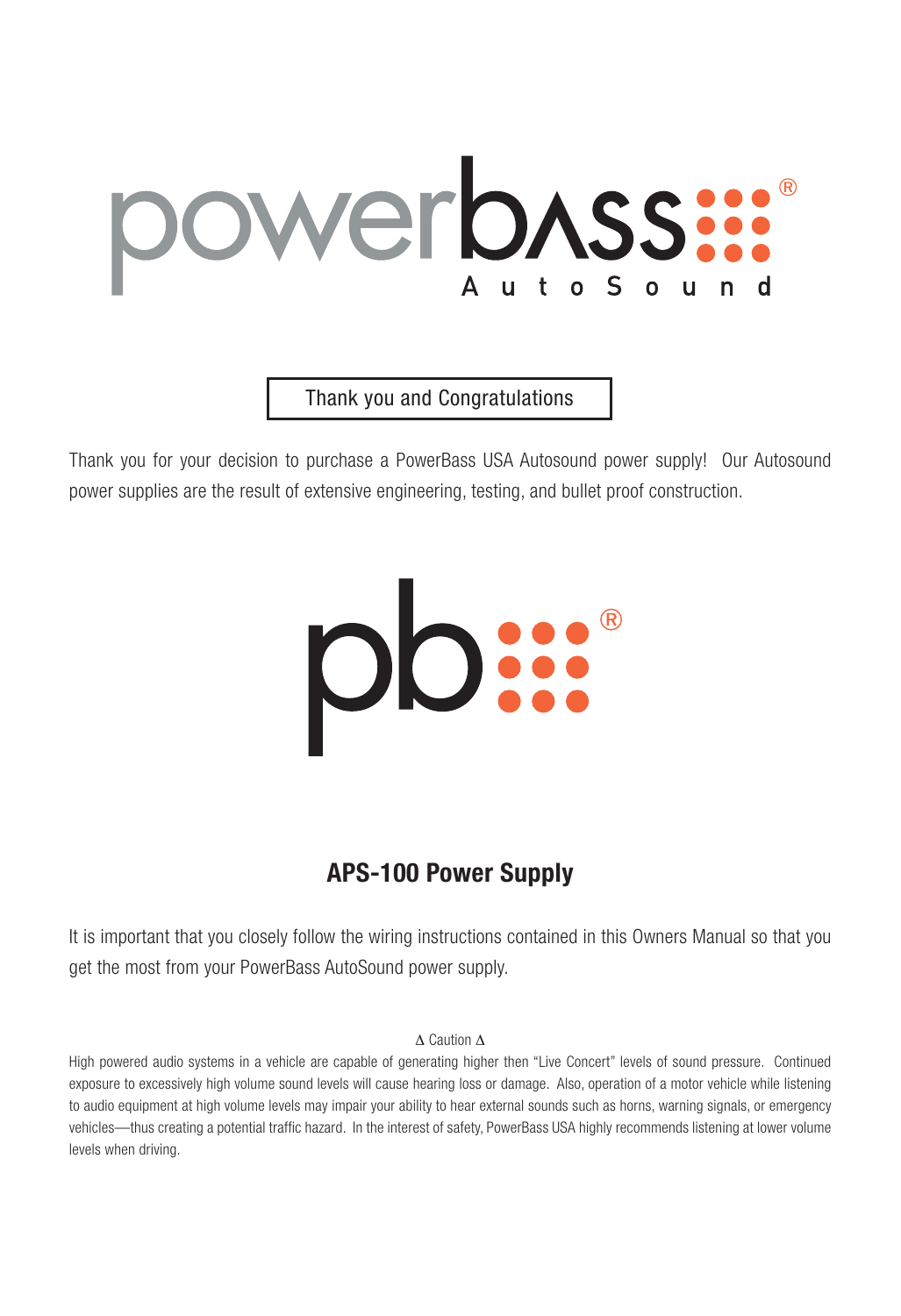# TECHNICAL FEATURES

The APS-100 uses AC power to power equipment that requires 10~16V DC power.

The APS-100 converts standard 110~130V AC household power to an adjustable 10~16V DC power, and supplies up to 100 amps of continuous power.

The APS-100X converts standard 220~240V AC household power to an adjustable 10~16V DC power, and supplies up to 100 amps of continuous power.

The APS-100 Is a versatile piece of equipment that can be used in several applications such as retail audio displays, show cars, and test benches.

- Adjustable regulated output voltage 10~16V
- Up to 100 amp output current
- • Cooling fans
- Thermal overload shut off protection
- • Current overload shut off protection
- Combo output connectors act as both binding posts and banana plug terminals
- Pulse charging to inhibit battery sulfation
- Remote mount LCD Voltage Display
- Link up to 4 units for up to 400 amps of current

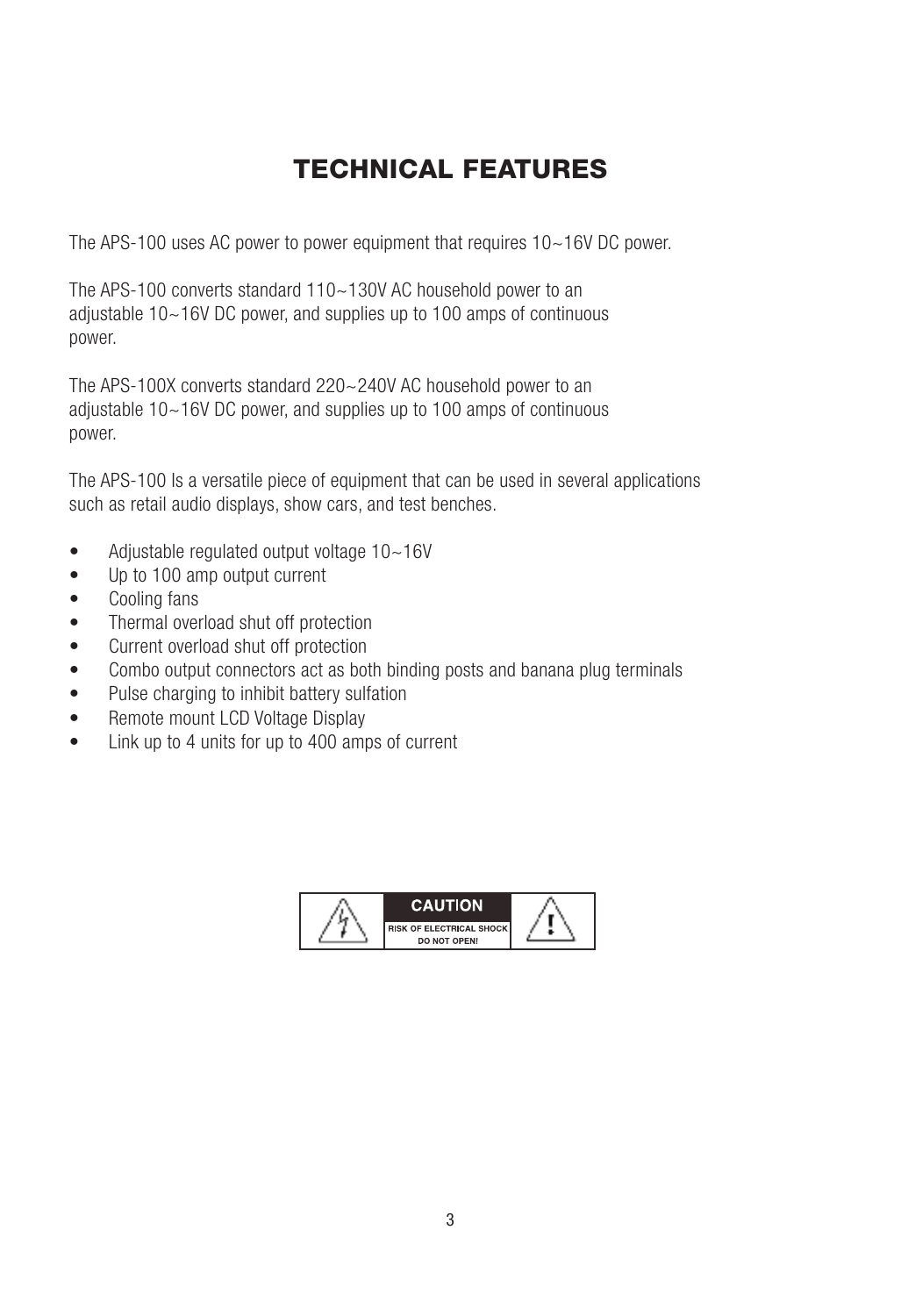## **IMPORTANT SAFETY INSTRUCTIONS**

**This manual contains important safety and operating instructions for the APS-100. To reduce the risk of fire, electric shock, and injury to person or equipment; carefully read the following before you use the power supply. Please read all cautionary markings on both the APS-100 and on the product that you will connect to the power supply.**

#### **WARNINGS**

- This product is not recommended for outdoor use.
- Do not expose the power supply to excessive moisture.
- This product is not intended to be used as a stand alone battery charger. It is designed for the purpose of providing supplemental power when a DC power generator isn't available.
- Do not connect the APS-100 to a battery that is deeply discharged. The initial high level of current draw will force the power supply into current limit mode for prolonged periods. This type of use is harmful to the power supply.
- When used as a supplemental power supply, the APS-100 will not damage connected batteries. When a connected battery reaches a fully charged state, the APS-100 will decrease its output current to a safe level by degree.
- Make sure the power supply is securely mounted to avoid injury or damage to the unit.
- The power supply should be operated only from a standard AC outlet that provides 120V AC/60Hz (220V AC/50Hz APS-100x), as indicated on the label.
- Do not overload AC power outlets to avoid danger of electric shock and fire. A minimum current of 20A will be required.
- Avoid using extension cords.
- The power plug is polarized for safety. Do not defeat the ground feature.
- Do not block or cover the power supply's cooling fan openings to avoid overheating.
- Unplug the power supply during lightning storms to avoid power surge damage.
- If your unit should require service or new parts contact the manufacturer. Do not attempt to service the unit.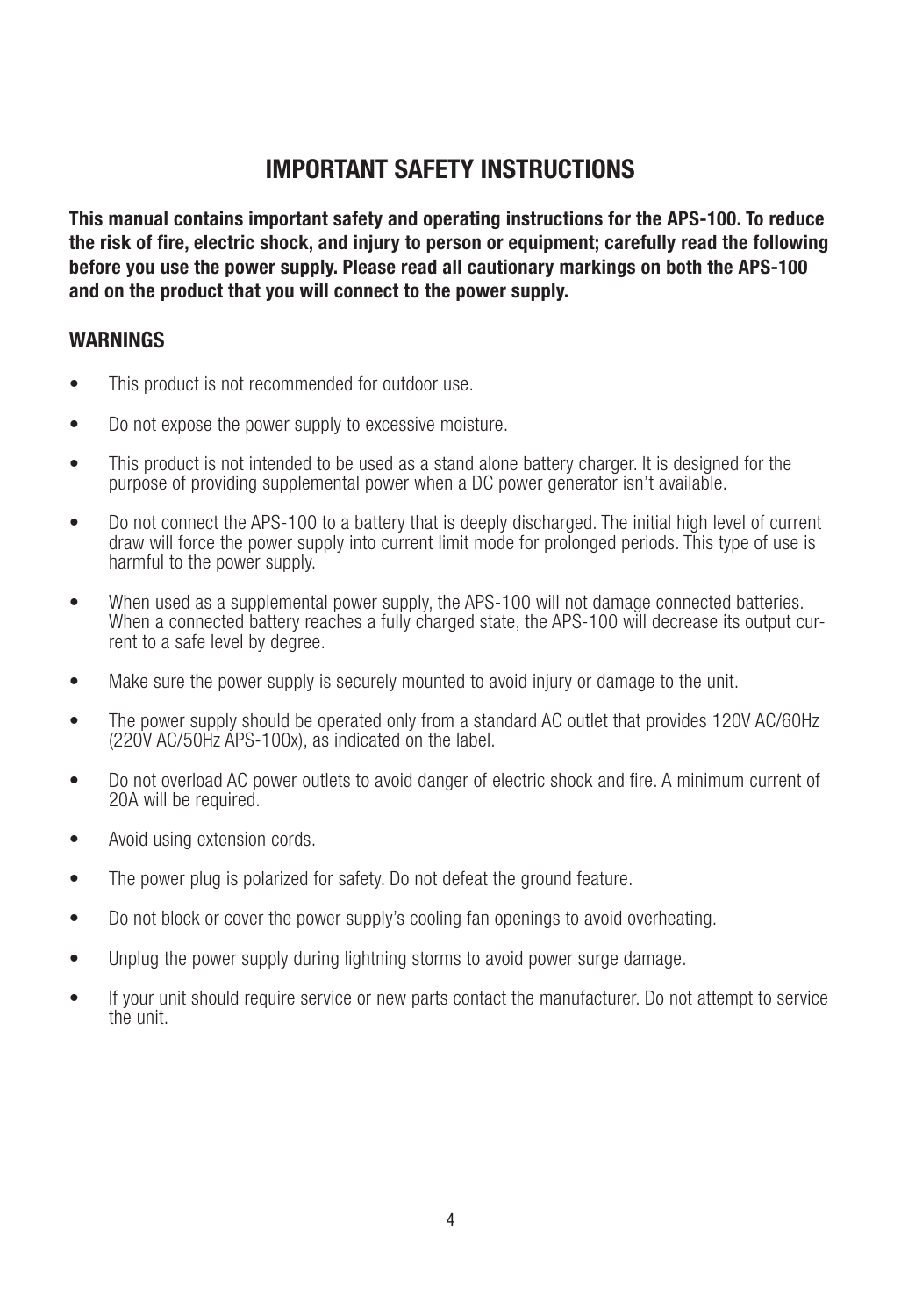#### **CONNECTIONS**

#### **CAUTION: Make all connections before you connect the power supply to AC Power.**

- 1. Turn off the device requiring power.
- 2. Set the APS-100 Power Switch to off.



3. Set the APS-100 correct output voltage for the device being connected.

4. Turn the sleeves of the + and - binding output posts counterclockwise to expose the wire hole.

5. Insert the device's positive wire into the + binding post wire hole,then tighten the binding post sleeve to secure the wire in place.

6. Insert the device's negative wire into the - binding post wire hole, then tighten the binding post sleeve to secure the wire in place.

7. If you are using a banana plug style connector, simply insert the plugs into the corresponding positive and negative terminal jacks. To avoid risk of damage to both the power supply and the connected device:

- Verify and follow the correct polarity when connecting the power supply to the device
- Do not let the ends of the positive and negative wires touch each other
- The binding post wire holes can accommodate up to 0 gauge wire
- 8. Connect the APS-100 AC cord to a standard 110~130V AC (220~240V AC APS-100X) outlet.
- 9. Connect the supplied LED voltage display panel to the port labeled Volt Meter.

10. Master and Slave ports are only used when connecting multiple power supplies together. See page 8 for more details.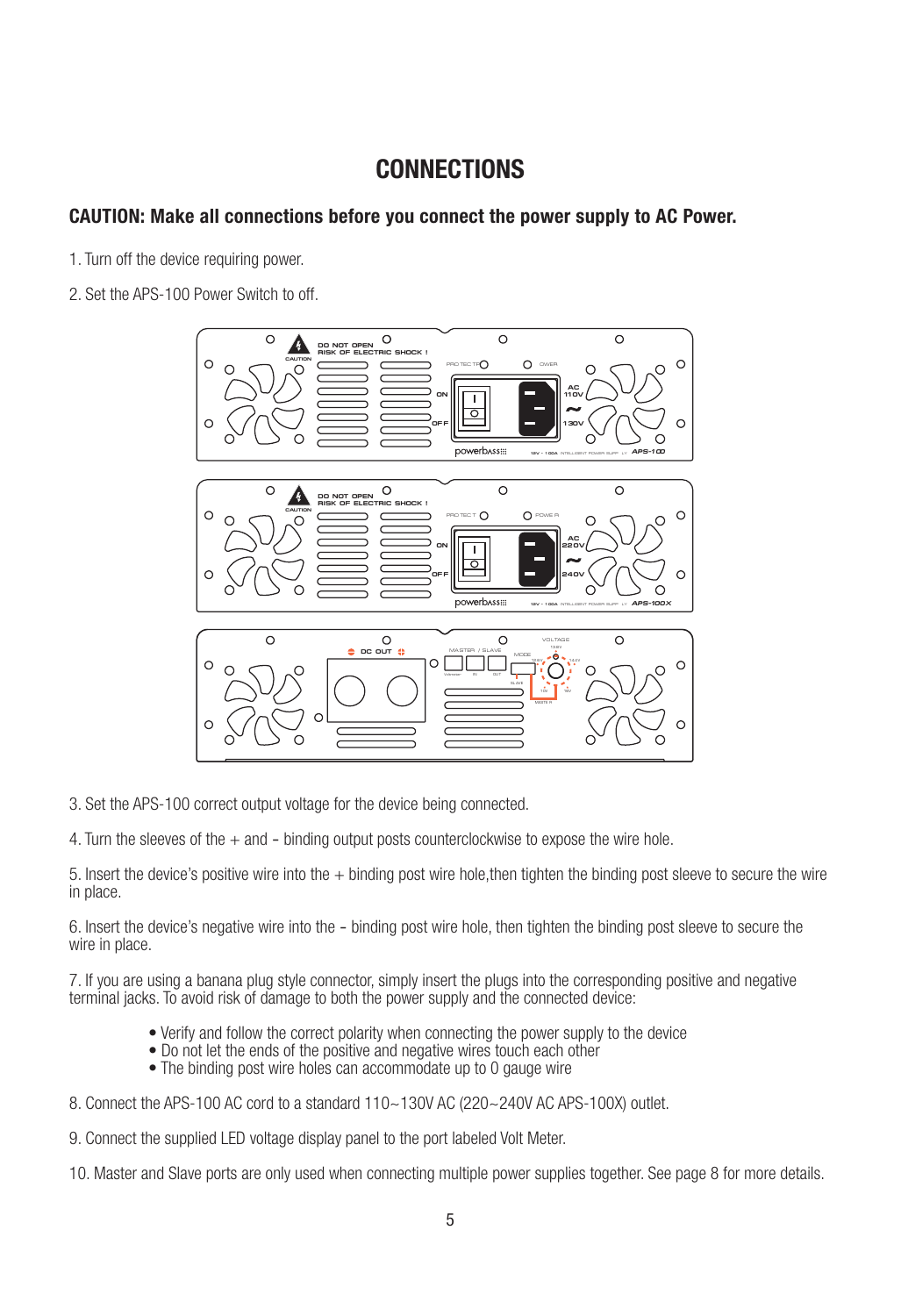# **OPERATION**

To use the APS-100 after you have correctly connected a device to it, flip the power switch to the on position. The LED should illuminate indicating the unit is on.

If the LED does not illuminate check all connections. If all connections are good turn the unit off and confirm the wall AC outlet has power. If the outlet has power disconnect the power supply from the device then turn the power supply on again. If the power supply now operates normally verify the connected device does not require more than 100 amps of current which will cause the APS-100 to go into protection.

Your power supply might cause TV or FM radio interference. To determine whether your power supply is causing interference, simply turn off your power supply. If the interference goes away, your power supply is causing it. Try moving your power supply away for the affected source.

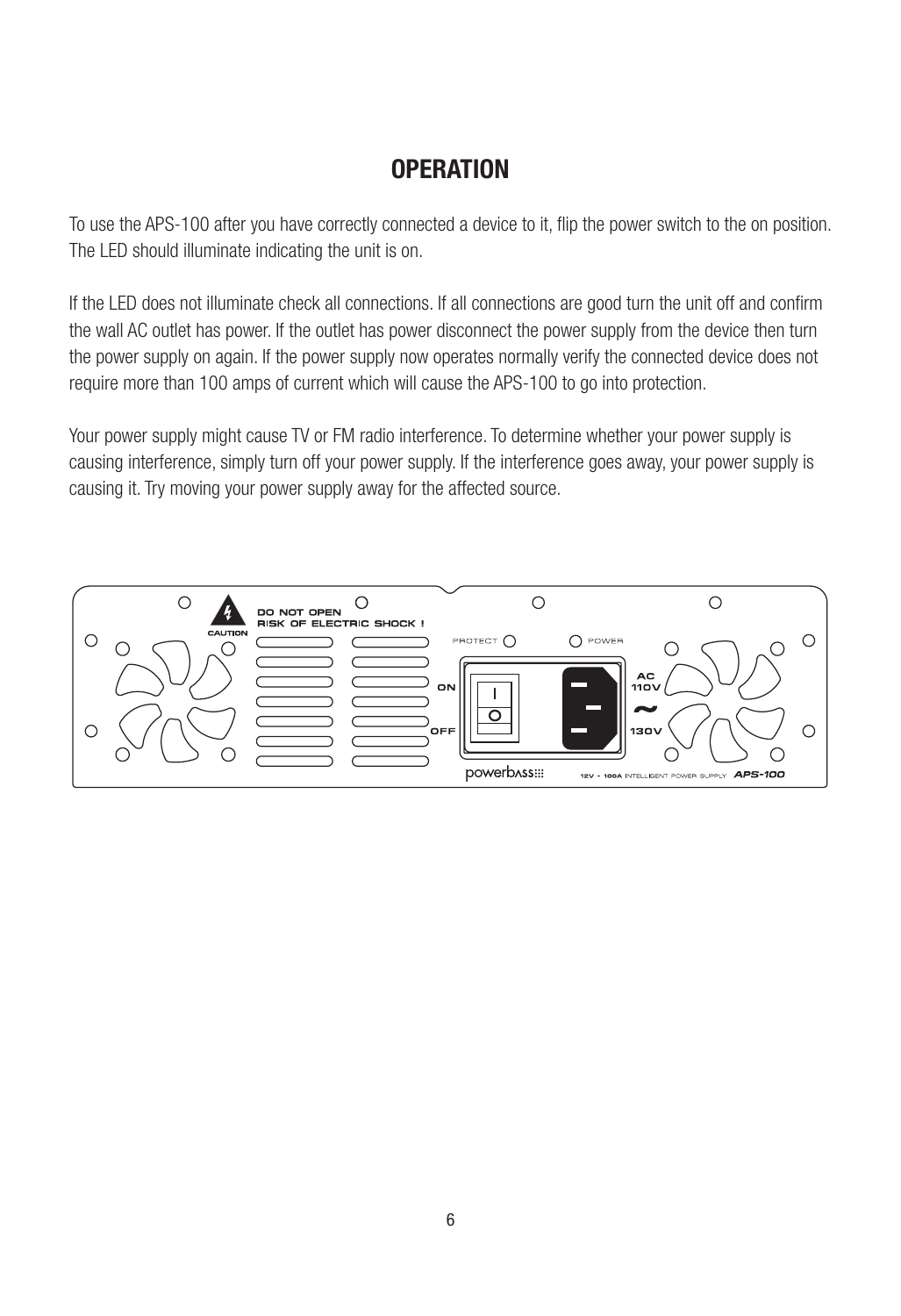# **WIRING EXAMPLE - SINGLE APS-100, MULTIPLE BATTERIES**

Fuse all connected devices as recommended by the manufacturer.

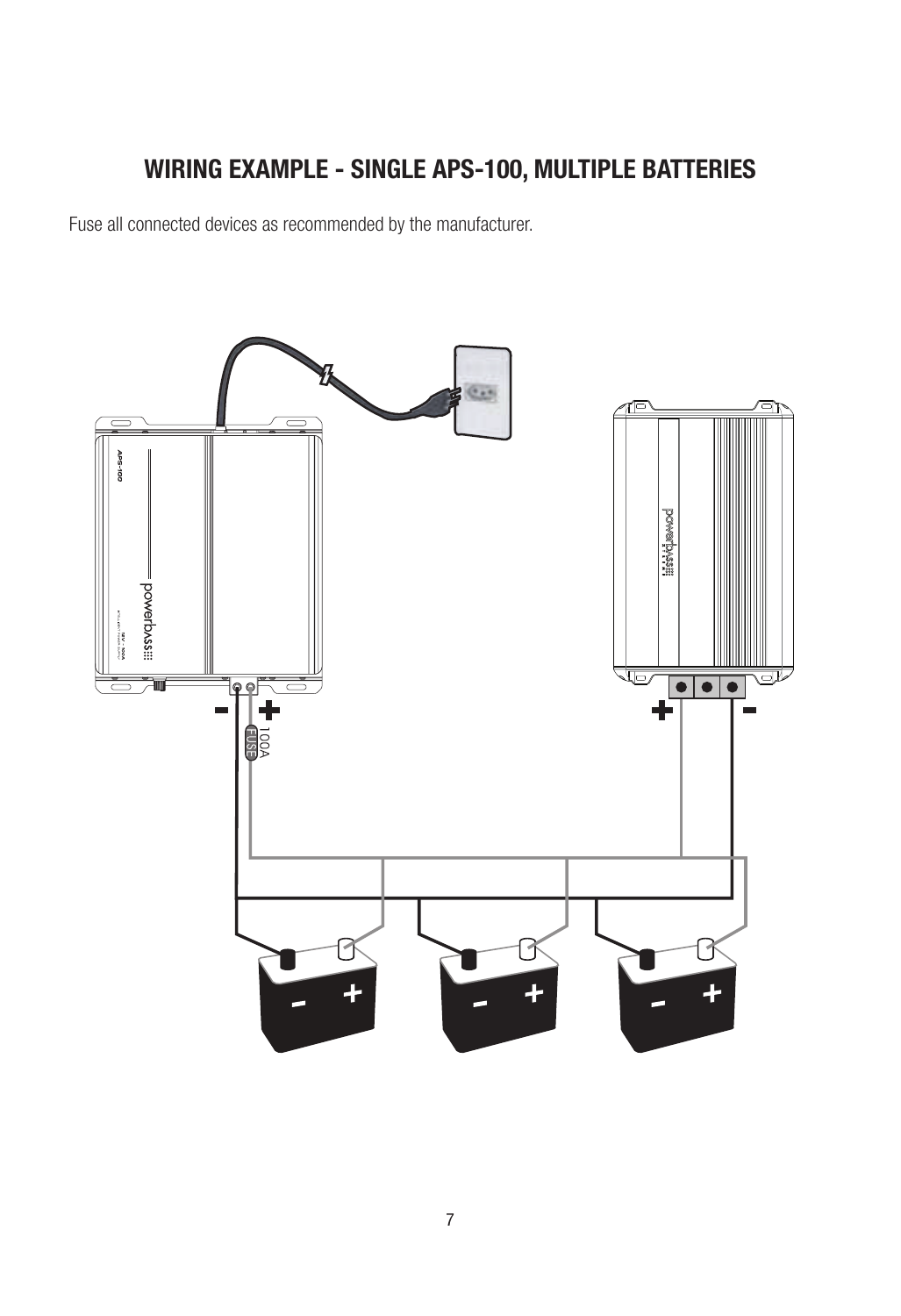# **WIRING EXAMPLE - MULTIPLE APS-100 in PARALLEL MULTIPLE BATTERIES**

Up to four APS-100 can be connected in parallel. The maximum available current will be determined by the sum of the rated capacity of each APS-100 in the circuit. In the example below the four parallel units of APS-100 will supply about 400A of current.

#### **NOTE: Voltage adjustment is controlled only by the master power supply in this configuration.**



**WARNING: Do not overload AC power outlets to avoid danger of electric shock and fire. A minimum current of 20A per APS-100 will be required. Avoid connecting multiple power supplies to a single AC outlet using power strips.**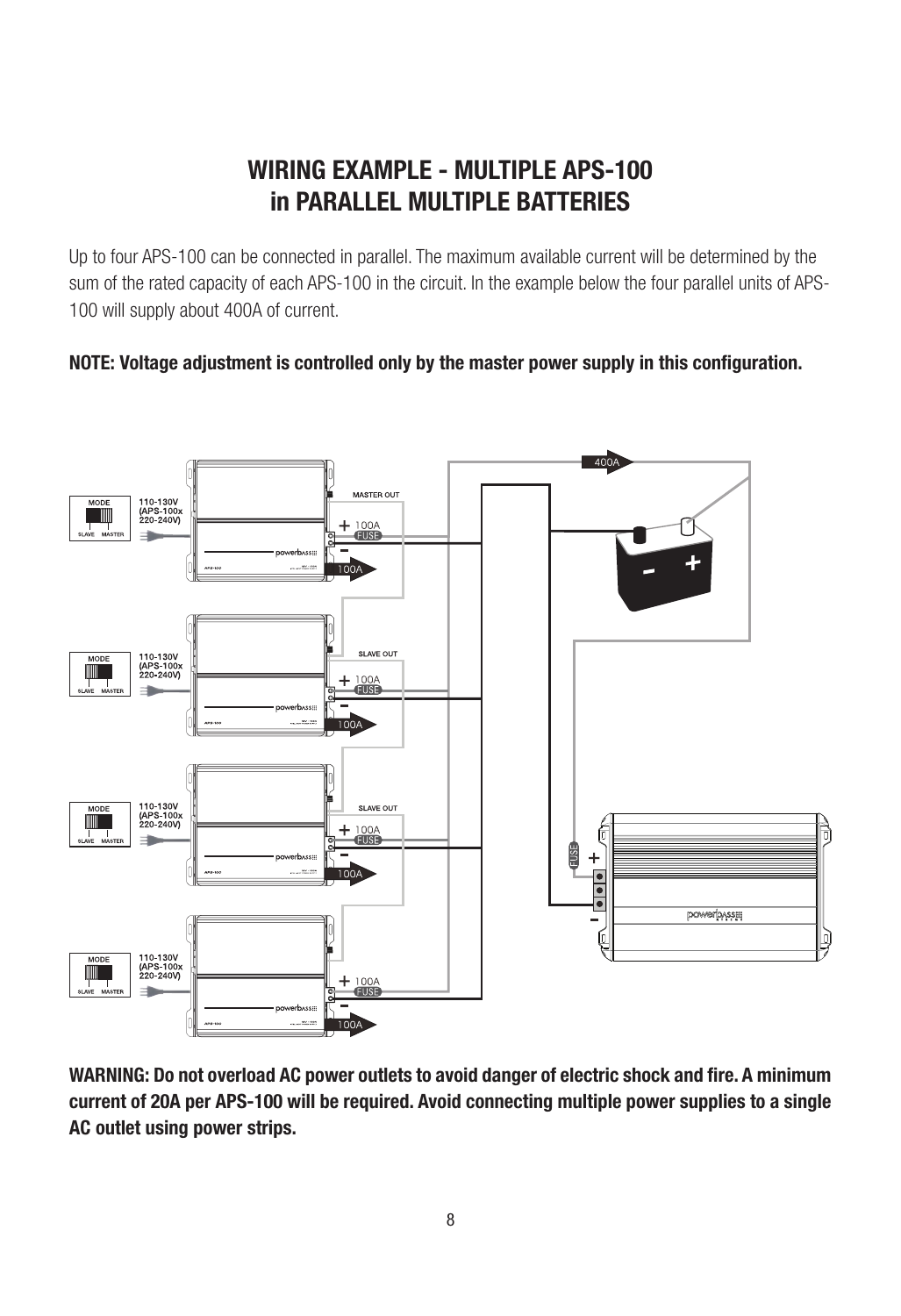## **APS-100 SPECIFICATIONS**

#### **AC 110V-130V**

Input Voltage: 120V AC±10% Input Frequency: 60Hz Adjustable Output: 10V-16V DC±0.5Volts Output Current: 100 Amps DC Continuous (Maximum) Line Regulation: Less Than ±5% Load Regulation: Less Than  $\pm 5\%$ Efficiency: More Than 85% Overload Protection: FUSE 20A / 250V (Input Voltage:120V) Output Ripple: 150 mV RMS Design: Switching Type Protection Temperature: 75°C Cooling Fan: 4PCS (40 x 40 x 10mm) Input Cable: SVT 14 AWG - 0 AWG Power Switch: 15A / 250V AC Dimensions (WHD): 262.4 x 67 x 240mm

**Specifications are typical; Individual units might vary. Specifications are subject to change and Improvement without notice.**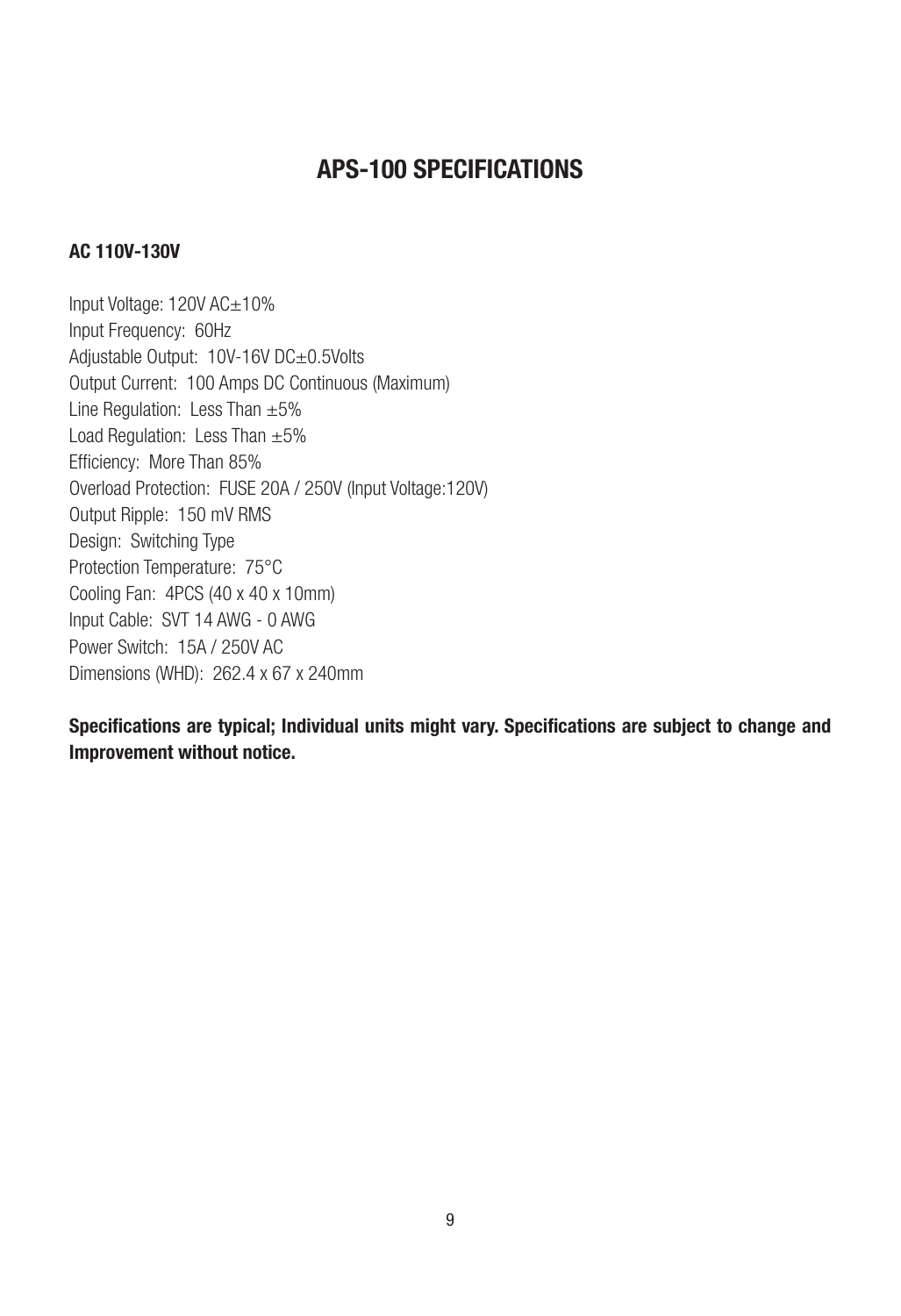### **APS-100x SPECIFICATIONS**

#### **AC 220V-240V**

Input Voltage: 220V Ac±10% Input Frequency: 50Hz Adjustable Output: 10V-16V DC±0.5Volts Output Current: 100 Amps DC Continuous(Maximum) Line Regulation: Less Than  $\pm 5\%$ Load Regulation: Less Than  $\pm 5\%$ Efficiency: More Than 85% Overload Protection: FUSE 10A/250V (Input Voltage: 220V) Output Ripple: 150mV RMS Design: Switching Type Protection Temperature: 75°C Cooling Fan: 4PCS (40 x 40 x 10mm) Input Cable: UL 14 AWG - 0 AWG Power Switch: 10A / 250V AC Dimensions (WHD): 262.4 x 67 x 240mm

**Specifications are typical; Individual units might vary. Specifications are subject to change and Improvement without notice.**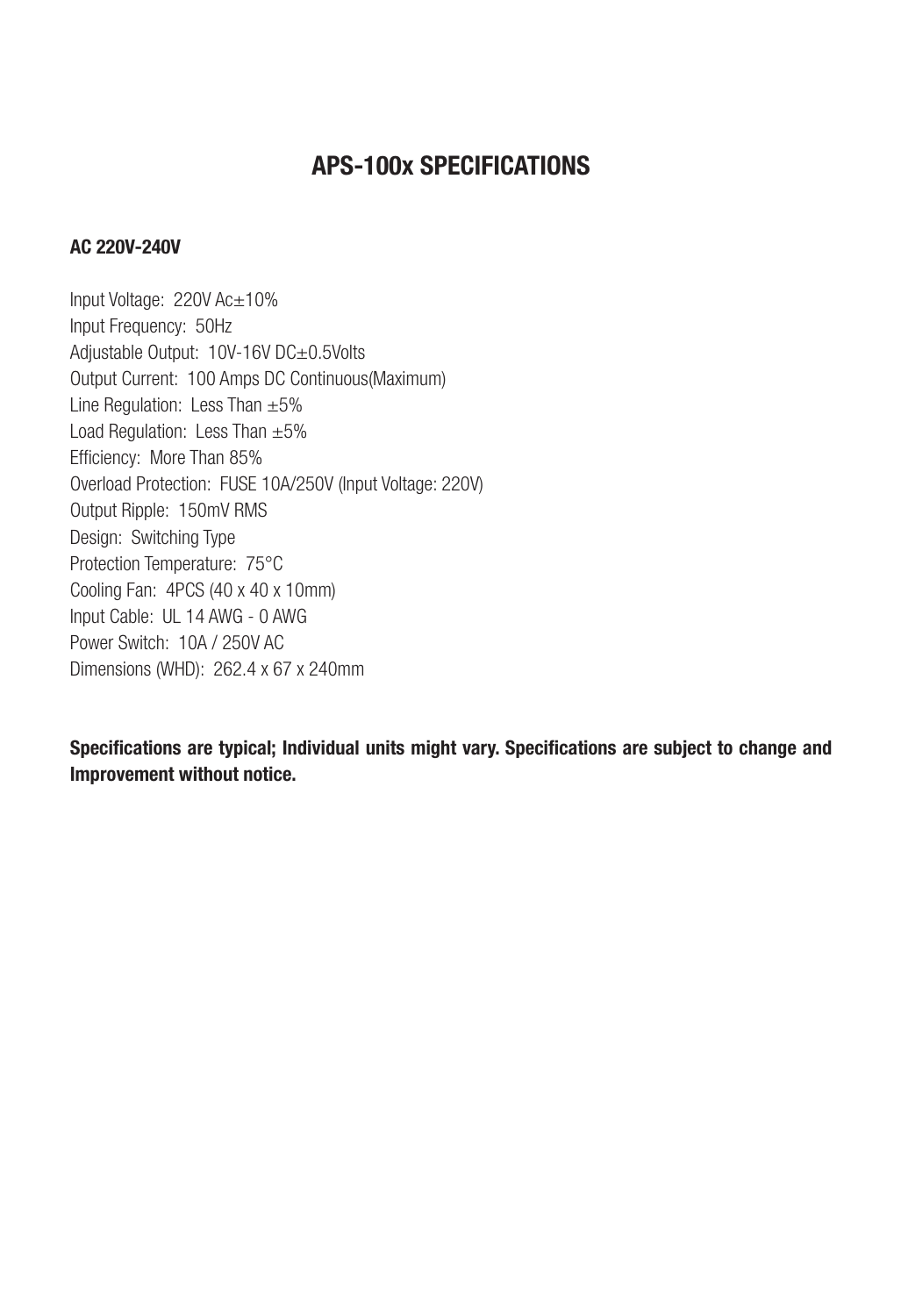# POWERBASS AUTOSOUND LIMITED WARRANTY POLICY

PowerBass USA, Inc. offers limited warranty on PowerBass products under normal use on the following terms:

#### **PowerBass Autosound Power Supplies are to be free of defects in material and workmanship for a period of one (1) year.**

This warranty applies only to PowerBass products sold to consumers by Authorized PowerBass Dealers in the United States of America. Products purchased by consumers from a PowerBass dealer in another country are covered only by that country's Distributor and not by PowerBass USA.

This warranty covers only the original purchaser of PowerBass product. In order to receive service, the purchaser must provide PowerBass with the receipt stating the consumer name, dealer, product and date of purchase.

Products found to be defective during the warranty period will be repaired or replaced (with a product deemed to be equivalent) at PowerBass's discretion and will not be liable for incidental or consequential damages. PowerBass will not warranty this product under the following situations:

- **Amplifiers received with apparent rust or corrosion**
- **• Any evidence of liquid damage or exposure to excessive heat**
- **• Attempted repairs or alterations of any nature**
- **• Product that has not been installed according to this owners manual**

Any implied warranties including warranties of fitness for use and merchantability are limited in duration to the period of the express warranty set forth above. Some states do not allow limitations on the length of an implied warranty, so this limitation may not apply. No person is authorized to assume for PowerBass any other liability in connection with the sale of this product.

**Please call (909) 923-3868 for PowerBass Customer Service.** You must obtain an RA# (Return Authorization Number) to return any product to PowerBass. **The RA number must be prominently marked on the outside of the shipping carton or the delivery will be refused.** Please pack your return carefully; we are not responsible for items damaged in shipping. Return the defective product along with a copy of the original dated retail sales receipt, plus \$12.00 for handling and diagnostic evaluation to:

#### **PowerBass USA, Inc., Attn: Returns (RA#\_\_\_\_\_\_\_\_\_\_) 2133 S. Green Privado Ontario, CA 91761**

Residents of HI, AK and US territories will be charged for return shipping. All inquires regarding service and warranty should be sent to the above address.

#### **Removed or altered serial numbers will void this warranty**